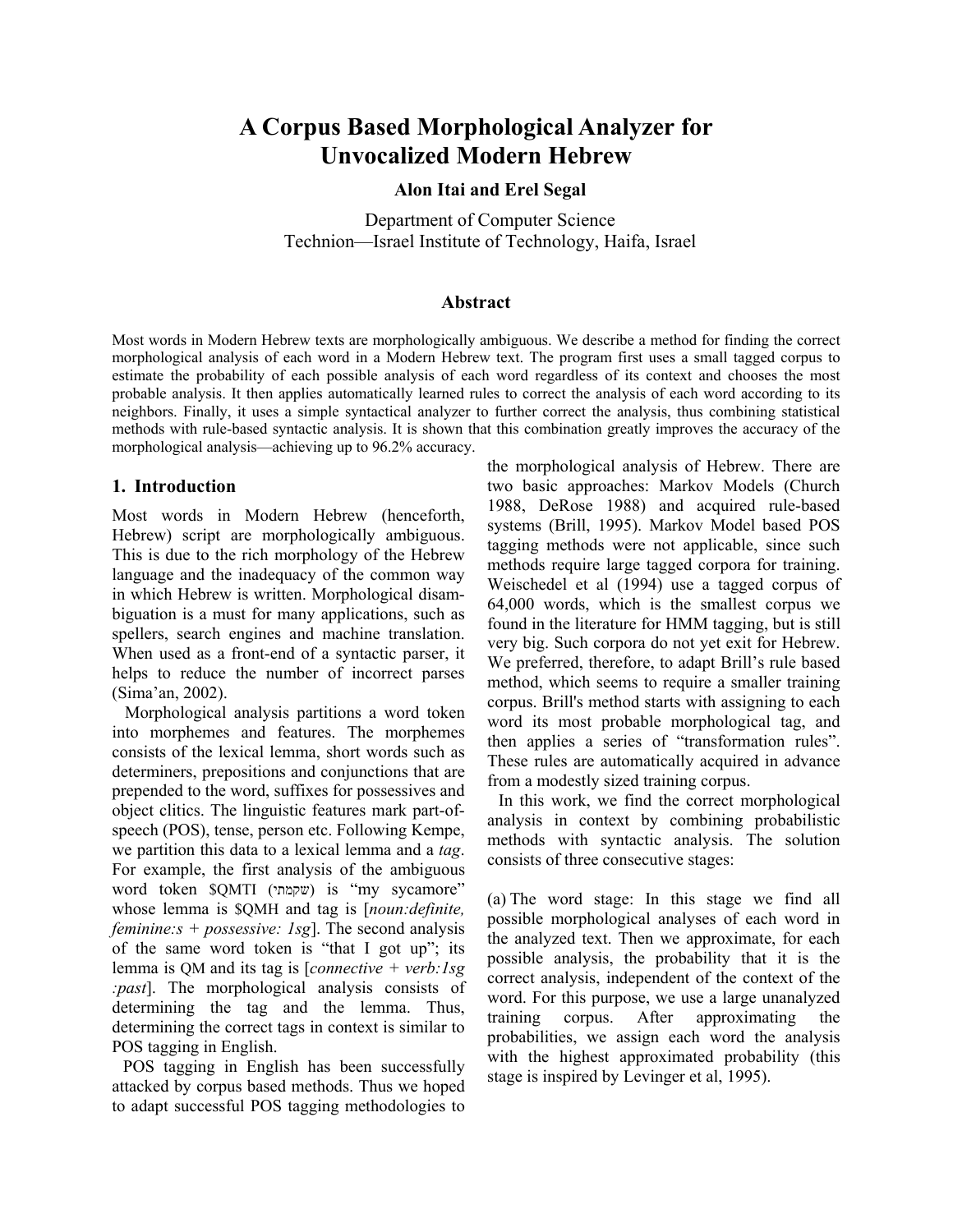(b) The pair stage: In this stage we use transformation rules, which correct the analysis of a word according to its immediate neighbors. The transformation rules are learned automatically from a training corpus (this stage is based on Brill, 1995).

(c) The sentence stage: In this stage we use a rudimentary syntactical parser to evaluate different alternatives for the analysis of whole sentences. We use dynamic programming to find the analysis which best matches both the syntactical information obtained from the syntactical analysis and the probabilistic information obtained from the previous two stages.

 The data for the first two stages are acquired automatically, while the sentence stage uses a manually created parser.

These three stages yield a morphological analysis which is correct for about 96% of the word tokens, thus approaching results reported for English probabilistic POS tagging. Our method uses a very small training corpus – only 4900 words, similar in size to the corpus used by Brill and much smaller than the million-word corpora used for HMM based POS tagging of English. The results show that combining probabilistic methods with syntactic information improves the accuracy of morphological analysis.

In addition to solving a practical problem of Modern Hebrew and other scripts that lack vocalization (such as Arabic, Farsi), we show how several learning methods can be combined to solve a problem, which cannot be solved by any one of the methods alone.

Because of space limitations, this description is very terse, we had no space to give algorithms and show in detail the statistical analyses.

## **1.1. Previous Work**

Both academic and commercial systems have attempted to attack the problem posed by Hebrew morphology. The Rav Millim (Choueka, 2002) commercial system provided a morphological analyzer and disambiguator. Within a Machine Translation project, IBM Haifa Scientific Center provided a morphological analyzer (Ben-Tur et al., 1992) that was later used in several commercial products. Since these sources are proprietary, we used Segal's publicly available morphological analyzer (Segal 2001).

Other works attempted to find the correct analysis in context. Choueka and Luisignan (Chueka and Lusingnan, 1985) proposed to consider the immediate context of a word and to take advantage of the observation that quite often if a word appears more than once in the same document the same analysis will be the correct analysis throughout the document. Orly Albeck (1992) attempted to mimic the way humans analyze texts by manually constructing rules that would allow finding the right analysis without backtracking. Levinger (1992) gathered statistics to find the probability of each word, and then used hand crafted rules to rule out ungrammatical analyses. Carmel and Maarek (1999) used statistics on tags similar to ours, to partially disambiguate words and then indexed the disambiguated text for use in a search engine. The first stage of our work, the word stage, was based on Levinger (1995), but like Carmel (1999) used the morphological tags independently of the lemmas. Ornan and Katz built a disambiguation system for Hebrew based on the phonemic script and handcrafted semantic clues (Ornan 1994).

#### **1.2 The basic morphological analyzer**

A basic morphological analyzer is a function that inputs a word token and returns the set of all its possible morphological analyses. The analyzer we used supplies all the morphological information, except for the object clitics. We found only two object clitics in a 4900 word corpus of a Hebrew newspaper, so we concluded that adding the object clitics to the analysis won't add much to its coverage, while substantially increasing the ambiguity. Other analyzers, such as Rav-Milim, identify the object clitic in some but not all of the words.

In this work, we didn't intend to tackle the problem of the several standards of unvocalized orthography, so we used a conservative analyzer that identified only "full-script" unvocalized words (ktiv male). However, the same methods can easily be applied to other standards.

## **2. The word stage**

We followed Levinger et al. (Levinger 1995) and used a variant of their algorithm, the similar words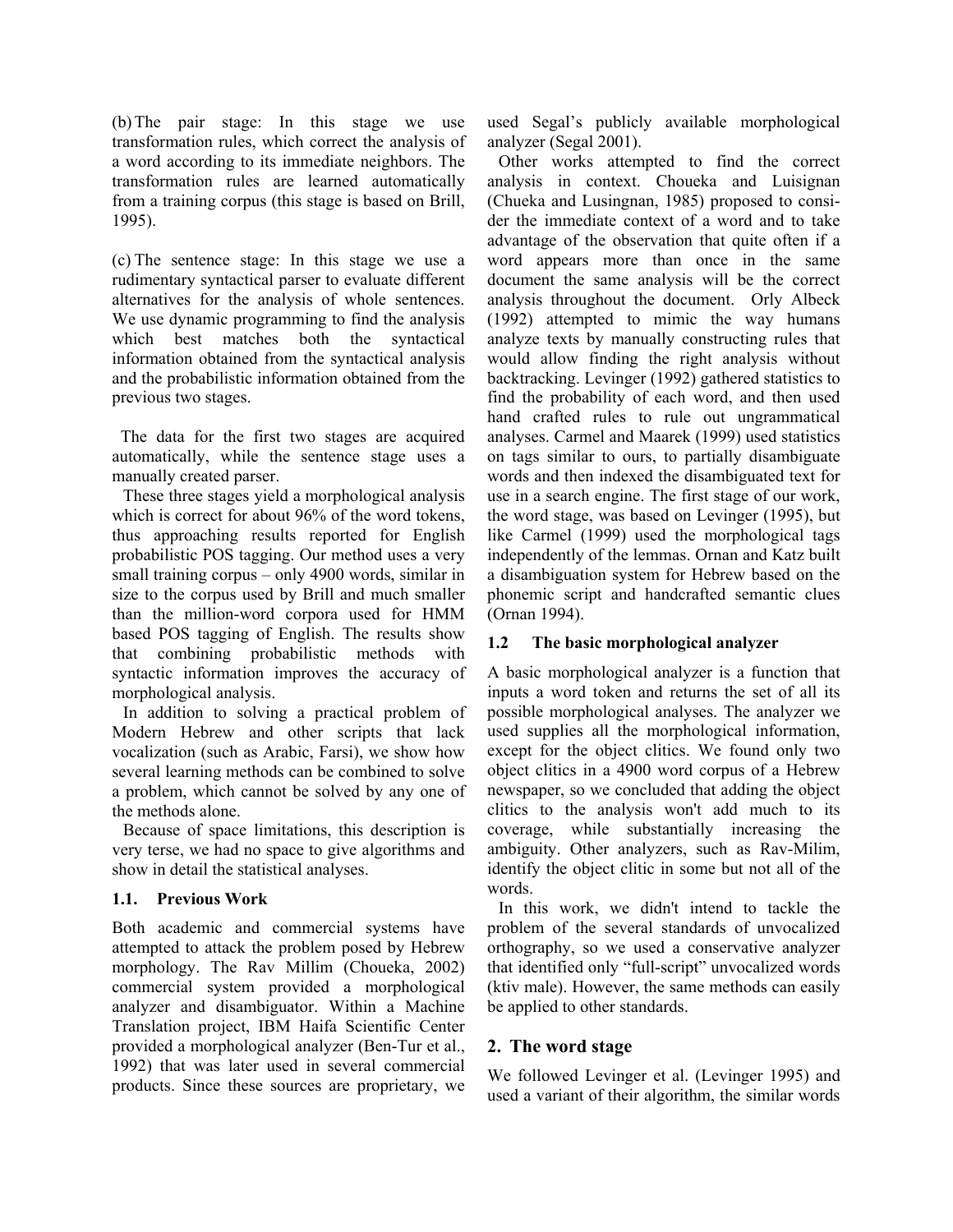algorithm, to find the probability of each analysis, regardless of context. As in Levinger et al. the probability of a lemma *m* of a word *w*, was estimated by looking at other words that contained *m* but differed from *w* in its tags. The frequency of the new words was found by counting their occurrences in an untagged corpus of 10 million words from the daily Hebrew press.

 The main difference from Levinger was that to overcome the sparseness problem of the data, we followed Carmel (1992) and assumed that the occurrences of the tags are statistically independent and estimated the probability of each tag independently. The probability of an analysis was derived by multiplying the probability of the tag by that of the lemma. Even though the assumption is not always valid (Altman 2002), in most cases this procedure correctly ranked the analyses.

## **3. The pair stage**

#### **3.1 Using transformation rules to improve the analysis**

The concept of rules was introduced by Brill (1995), who first used acquired transformation rules to build a rule-based POS tagger. He argued that transformation rules have several advantages over other context-dependent POS tagging methods (such as Markov models):

(a) The transformation-rule method keeps only the most relevant data. This both saves a lot of memory space and enables the development of more efficient learning algorithms.

(b) Transformation rules can be acquired using a relatively small training corpus.

We too use transformation rules, but in contrast to Brill, our transformation rules do not automatically change the analyses of the matching words. In order to use the probabilistic information gathered in the word stage, we assign each possible analysis of each word a morphological score. The score of each analysis is initialized to the probability as determined at the word stage. The transformation rules modify the scores of the analyses. The modified scores can be used to select a single analysis for each word (that with the highest score), or used as an input to a higher level analyzer (such as the syntactic analyzer to be described below).

A transformation rule operates on a pair of adjacent words. The general syntax of a transformation rule is:

#### **pattern**<sub>1</sub> **pattern**<sub>2</sub> [**agreement**]  $\rightarrow$  $newpattern_1(+inc_1)$  **newpattern**<sub>2</sub>(+**inc**<sub>2</sub>) [**agreement**]

Both the left-hand side and a right-hand side of a rule contain two *analysis patterns* and an optional *agreement pattern*. An analysis-pattern is any pattern that matches the tag of a single word. An agreement pattern is a pattern that indicates how two adjacent tags agree, for example "agreeing-bygender", "agreeing-by-gender-and-number", etc.

A rule comes into effect only for pairs of adjacent tags, where the first tag matches "**pattern**<sup>"</sup>, the second tag matches "**pattern**<sub>2</sub>", and the two tags agree according to "**agreement**".

Here is an example of a transformation rule:

proper-name noun Î proper-name(+0) verb (+0.5) agreeing-in-gender

Its meaning is as follows: Let  $w_1$ ,  $w_2$  be two adjacent words

| If the POS of the current tag of $w_1$ is a proper- |  |  |  |  |
|-----------------------------------------------------|--|--|--|--|
| noun and the POS of the current tag of $w_2$ is a   |  |  |  |  |
| noun                                                |  |  |  |  |
| <b>and</b> $w_2$ has an analysis as a verb that     |  |  |  |  |
| matches $w_1$ by gender and number,                 |  |  |  |  |
| then add 0.5 to the morphological score of          |  |  |  |  |
| $w_2$ as a verb, and normalize the scores.          |  |  |  |  |

Consider the combination "YWSP &DR" (יוסף עדר). The word "&DR" has two possible analyses: one as a masculine noun  $(= \text{herd})$  and the other as a verb (masculine past-tense 3sg; = hoed). Suppose our analyzer found, in the word stage, that the most probable analysis of the word "YWSP" is a masculine proper name (=Joseph), and the most probable analysis of the word " $\&$ DR" is a noun (= herd). The current analysis of this combination is "Joseph herd", which is most unlikely. However, this combination of analyses matches the first part of the transformation rule: the current analysis of  $w_1$  is a proper noun and the current analysis of  $w_2$ is a noun. Moreover,  $w_2$  has an analysis that matches the second part of the rule: a verb that matches  $w_1$  by gender. Therefore, the rule will add 0.5 to the morphological score of the other analysis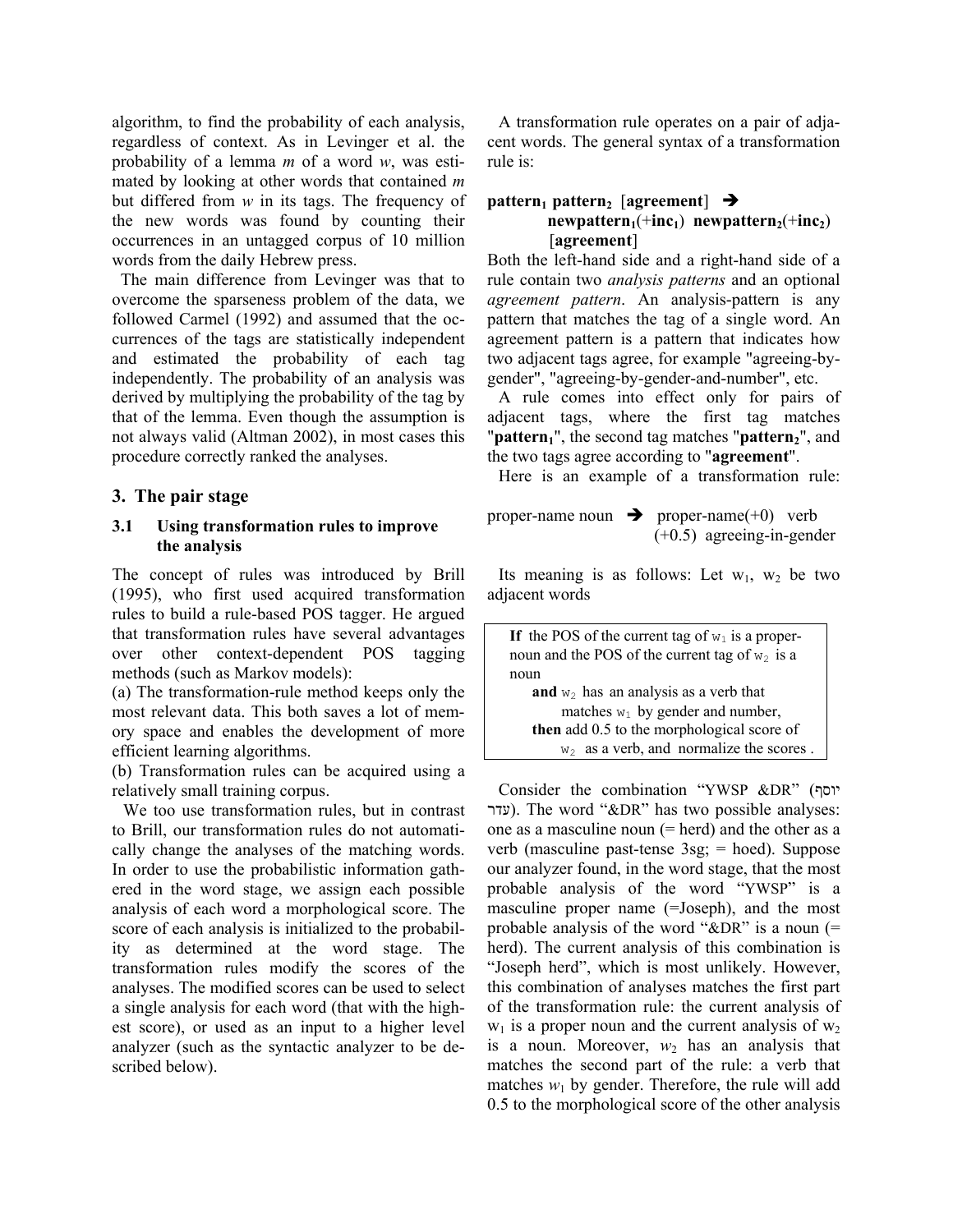of  $w_2$ . If the difference between the scores of the two analyses was less than 0.5 – the highest-scored analysis of  $w_2$  will now be the verb, so that the analysis of the entire combination will be "Joseph hoed". Had the difference between the scores been greater than 0.5 – the analysis would not have changed.

 Rules can also depend on the lemma of the words, eg.:

Rules follow the following template

# $T_1$   $T_2$  $\rightarrow$   $T_3$   $T_4$  agreement-pattern inc

Where  $\mathbf{T}_i$  may be either a POS or a specific word, the agreement pattern is any combination of agreements of Hebrew (gender, number, definiteness). The increment **inc** is a positive of negative number, that is added to the morphological score. For example,

'HWA' noun  $\rightarrow$  'HWA'(+0) verb agreeing-inperson-gender-and-number(+0.5)

## **3.2. Acquiring the transformation rules**

Transformation rules are acquired automatically using an analyzed training corpus. The learning algorithm uses the following input:

(a) For each word in the training corpus: the set of its analyses, and the morphological score of each analysis.

(b) The correct analysis of each word in the training corpus.

 The output of the algorithm is an ordered list of transformation rules.

The learning algorithm proceeds as follows:

- a. **(Initialization)**: Assign to each word its most probable analysis.
- b. **(Transformation rule generation)**: loop over all incorrectly tagged words in the corpus. Generate all transformation rules that correct the error (**inc** is yet undermined).
- c. (**Determining inc**) For each correction, create a rule whose increments is the minimum required to perform the correction.
- d. **(Transformation rule evaluation)**: loop over the candidate transformation rules and retain the rule that corrects the maximum number of errors, while causing the least damage.
- e. Repeat the entire process until the net gain of all rules is negative.

 The process terminates, since in each iteration the number of errors in the training corpus decreases. The worst-case complexity of the algorithm is  $O(N^3)$ , where *N* is the size of the training corpus.

## **4. The sentence stage**

The aim of this stage is to improve the accuracy of the analysis using syntactic information. A correct analysis must correspond to a syntactically correct sentence. We therefore try to syntactically parse the sentence (actually the tags of the sentence). If the parse fails, we would like to conclude that the proposed analysis is incorrect and try another morphological analysis. However, since no syntactic parser is perfect, we do not reject sentences that failed to parse. We use the syntactic grammaticality, estimated by the syntactic parser, as one of two measures for the correctness of the analysis, and combine this with the score that results from the pair phase.

## **4.1 The grammar**

Our syntactic parser uses a handcrafted grammar of about 150 rules. The rules attempt to simplify the sentence, for example, the rule

# $\mathbf{noun} \rightarrow \mathbf{noun}$  adjective

[agree in number and gender],

reduces two tokens into one. Additional rules account for entire sentences, such as

 $\text{sentence} \rightarrow \text{noun-phrase}$  verb-phrase and recursive structures, such as

#### $\mathbf{noun} \rightarrow \mathbf{noun}$  connective sentence.

For an input sentence  $w_1, \ldots, w_n$ , let  $T_i = \{t_{i1}, \ldots, t_{ik}\}$ be the set of tags of *wi*, and *sim* be the score of *tim* as determined by the previous stages. If we assume that the scores are probabilities and that the probability of choosing tags for words are statistically independent; i.e.,

$$
P(tag(w_1) = t_{1m_1} \text{ and } tag(w_2) = t_{2m_2} \cdots \text{ and}
$$
  
\n
$$
tag(w_n) = t_{nm_n})
$$
  
\n
$$
= P(tag(w_1) = t_{1m_1}) P(tag(w_2) = t_{2m_2}) \cdots
$$
  
\n
$$
P(tag(w_n) = t_{nm_n})
$$
  
\n
$$
= s_{1m_1} s_{2m_2} \cdots s_{nm_n},
$$

maximizing the product is equivalent to finding the most probable tag sequence. Thus we wish to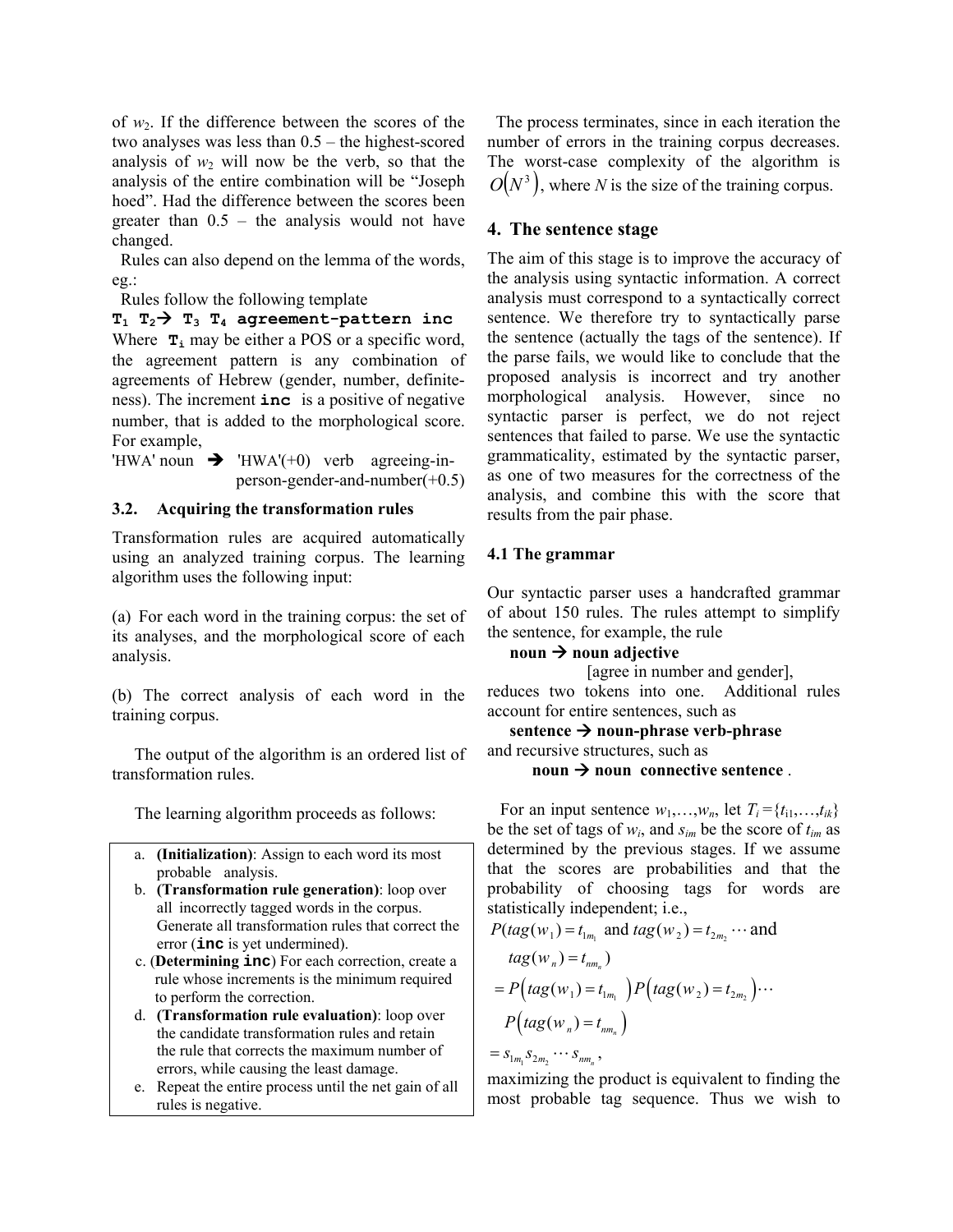maximize the product under the constraint that the sequence is a syntactically correct sentence (or at least nearly correct).

#### **4.2 The algorithm**.

#### **4.2.1 Dynamic Programming**

Our algorithm uses dynamic programming to determine the score of partial parses. For a nonterminal *A,* let a *Table*[*i,j,A*] be the maximum score of all parses  $A \longrightarrow w_i \cdots w_j$ . (If  $w_i \cdots w_j$ cannot be derived from *A*, then  $Table[i,j,A] = 0$ .) If we consider the scores as probabilities then *Table*[*i,j,A*] is the probability of the best parse that derives  $w_i \cdots w_j$  from *A*.

*Table* is computed by increasing value of  $\ell = j - i$ :  $\ell = 0$ :

 $Table[i, i, A] = \max\{s_{im} : A \rightarrow t_{im} \in G \text{ and } t_{im} \in T_i\}.$ 

To compute  $Table[i, i, A]$  we check for all rules  $A \rightarrow t$  if  $t \in T_i$ . The time is linear in  $g_A$ , the number of grammar rules whose left hand side is *A*. Thus, computing  $Table[i, i, \cdot]$  is linear in *g*, the size of the grammar *G*. Hence, computing the first row requires  $O(ng)$  time.

 $\ell > 0$  :

$$
Table[i, j, A] = \max_{\substack{A \to BC \in G \\ i \le k < j}} \{Table[i, k, B] \times Table[k + 1, j, C] \}
$$

The time to find the maximum is $(j - i + 1)g_A$ . Thus, computing *Table*  $[i, j, \cdot]$  for all  $i, j, j - i = \ell$ requires time  $O(\ell (n - \ell)g) = O(n^2 g)$ , and for all  $1 \leq \ell \leq n$  the time is  $O(n^3 g)$ .

#### **4.2.2 Parsing the sentence**

Ideally, the score should be  $T[1, n, S]$ . However, no parser is perfect and our rudimentary parser is no exception. Since a properly analyzed sentence should consist of simple sentences connected by connectives, we try to cover the sentence with a minimum number of components. In other words, we look for *r* and  $k_1 < k_2 < \cdots < k_r$  such that

$$
Table[1, k_1, A_1] + Table[k_1 + 1, k_2, A_2] + ... + Table[k_r + 1, n, A_r] - f(r)
$$

is maximum. The function *f* is monotonically increasing, reflecting the cost of having *r*  components. The rationale is that we should get a bonus for choosing the best tags and pay a fine for failing to parse.

 The function *f* should have been determined by Machine learning techniques, but we assumed that  $f(r) = \alpha r$ . Under this assumption, finding the "best parse" is equivalent to finding a shortest path in a directed graph from 1 to *n* in a graph whose vertex set is  $\{1, ..., n\}$  and  $d(i, j) =$  $\alpha$  – max  $\{Table[i, j, A]\}$ . If all the distances are nonnegative, we can apply Dijsktra's algorithm whose complexity is  $O(n^3)$ .

#### **4.2.3 Time complexity**

The complexity of the entire algorithm is dominated by the dynamic programming step which requires  $O(n^3 g)$  time.

#### **5. Evaluation**

To test the algorithm we used an analyzed corpus of 5361 word tokens, which contained 16 articles of various subjects from a Hebrew daily newspaper. 468 word tokens were used for testing and the rest for training. The results are summarized in Table 1.

| <b>Word Stage</b> | Pair Stage | Sentence Stage | Error $(\% )$ |
|-------------------|------------|----------------|---------------|
| N <sub>0</sub>    | No         | N <sub>0</sub> | 36.0          |
| Yes               | No         | N <sub>0</sub> | 14.0          |
| N <sub>0</sub>    | Yes        | N <sub>0</sub> | 21.0          |
| Yes               | Yes        | No             | 7.0           |
| N <sub>0</sub>    | No         | Yes            | 20.0          |
| Yes               | No         | Yes            | 5.3           |
| N <sub>0</sub>    | Yes        | Yes            | 14.0          |
| Yes               | Yes        | Yes            | 3.8           |

**Table 1:** The percentage of error when using each method separately and in combination with other methods.



**Figure 1:** A graphical representation of Table 1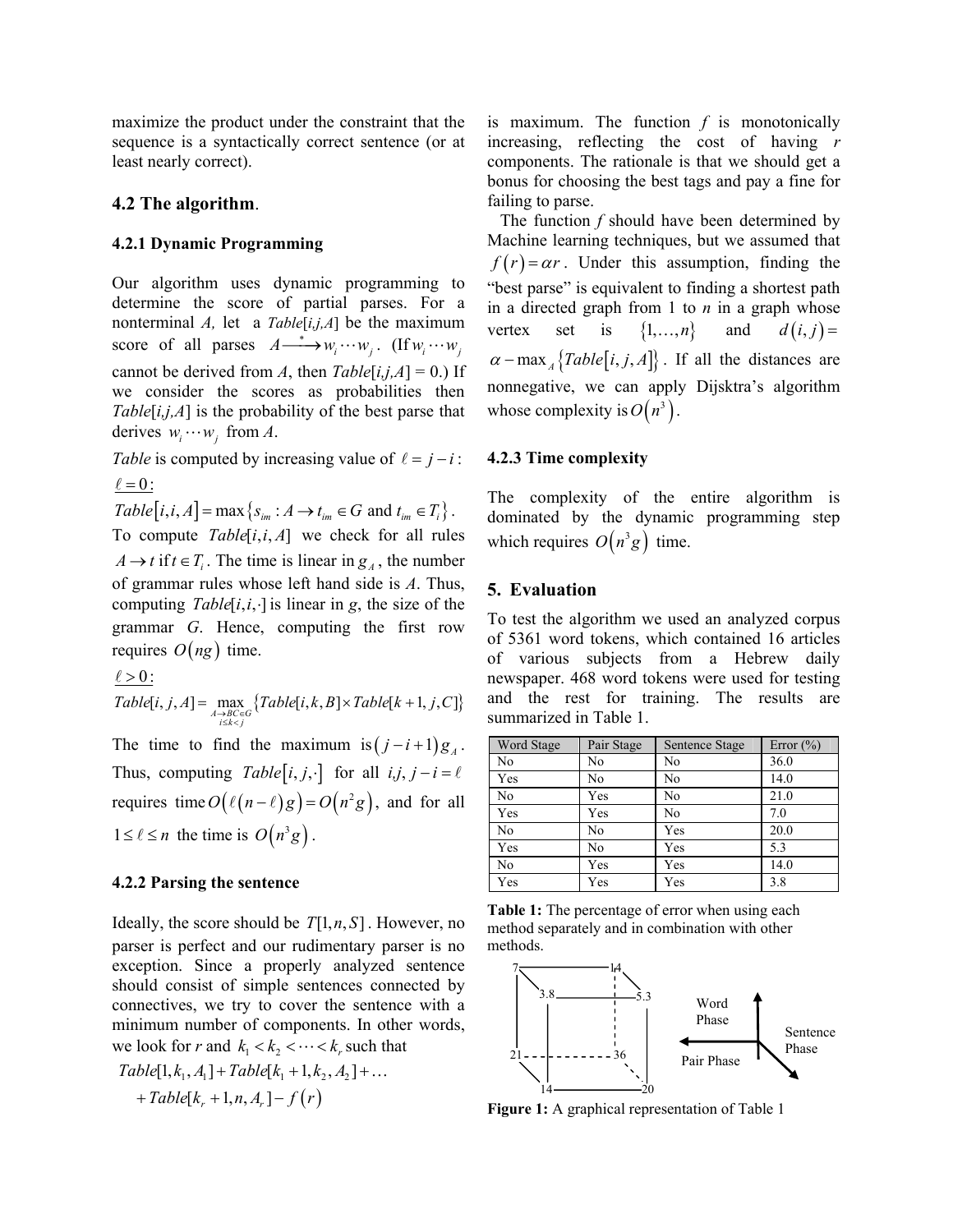The first line (No, No, No) assumed that all analyses are equiprobable. The error percent, 36% , reflects the expected number of analyses of a word in the test data (1/0.36  $\approx$  2.8). The second line (Yes, No, No) considers only the word stage, and it is equivalent to Levinger (1995). Subsequent lines show using different combinations of stages. The word stage seems most essential – leaving it out most degrades the performance. The pair stage and the sentence stage both use syntactic structure. The pair stage improved the scores of the tags of words based on their neighbors, while the sentence stage utilized a broader scope. It seems that using both yielded the best results; however, we were not able to show the statistical significance of this improvement. (We tested the significance of the difference of proportions. For this pair the confidence level was 86%.) All other pairs of results showed statistical significance with confidence level above 95%.

To test the effect of the corpus size on the pair stage, we performed two experiments, each with a different test article:

- Article A with 469 word tokens (which leaves 4892 word tokens in the training corpus),
- Article B with 764 word tokens (which leaves 4597 word tokens in the training corpus),

In order to examine how the size of the training corpus affects the number of transformation rules learned and the final accuracy, we conducted *k*way cross and took the average. The results are shown in Appendix B. A statistical analysis revealed that with 95% confidence the error rate at most 8%.

The error-rate graphs are quite flat even for this small training corpus. Perhaps it is possible to conclude that using a larger training corpus won't make the results much better. Right now, however, we cannot verify this conclusion because we don't have a much larger tagged corpus. Such a corpus is in the process of being prepared (Sima'am 2001).

## **7. Conclusions and further research**

The research shows that corpus based methods are effective for choosing the correct morphological analysis in context. However, there is still a considerable gap between our system and human readers. From the error analysis, we see that our system treats all unknown words as proper nouns, and does not recognize idioms. At least two more "expert systems" need be incorporated: (a) a recognizer for proper nouns, and (b) a recognizer of idioms.

Furthermore, the sentence stage is not automatic, and is not sufficiently robust. We plan on attacking this problem in several ways. Currently, Sima'an et al (2001) is creating a tree-bank that will enable to automatically learn a grammar for Hebrew. However, even when complete, parsing will be slow. Another vein of research is to follow Abney (1996) and construct a finite state cascade parser. Even though such parsers do not provide full coverage, they are very fast and may be sufficient for the purpose of morphological disambiguation.

## **Bibliography**

- Steven Abney. 1996. Partial Parsing via Finite-State Cascades. In J. of Natural Language *Engineering*, 2(4), pp. 337-344.
- Orly Albeck. 1992. Formal analysis by a restriction grammar on one of the stages of Modern Hebrew. Computerized analysis of Hebrew words. In *Israel Ministry of Science and Technology Symposium.* (In Hebrew.)

Alon Altman. 2002. Private communication.

- Esther Ben-Tur, Aviela Angel, Danit Ben-Ari, and Alon Lavie. 1992. Computerized analysis of Hebrew words. In *Israel Ministry of Science and Technology Symposium*. (In Hebrew.)
- Eric Brill. 1995. Transformation-based errordriven learning and natural language processing: a case study in part-of-speech tagging. In *Computational Linguistics,* 21, pp. 543-565.
- David Carmel and Yoëlle Maarek. 1999. Morphological disambiguation for Hebrew search systems. In *Next Generation Information Technologies and Systems, NGITS '99,* Springer LNCS 1649, pp. 312-325.
- Yaacov Choueka and S. Lusignan. 1985. Disambiguation by short context. In *Computers and the Humanities*, 19(3).
- Yaacov Choueka. 2002. Rav Millim. Technical report, The Center for Educational Technology in Israel.

(http://www.cet.ac.il/rav-milim/)

Kenneth W. Church. 1988. A stochastic parts program and noun phrase parser for unrestricted text. In *ANLP*, 2, pp. 136-143.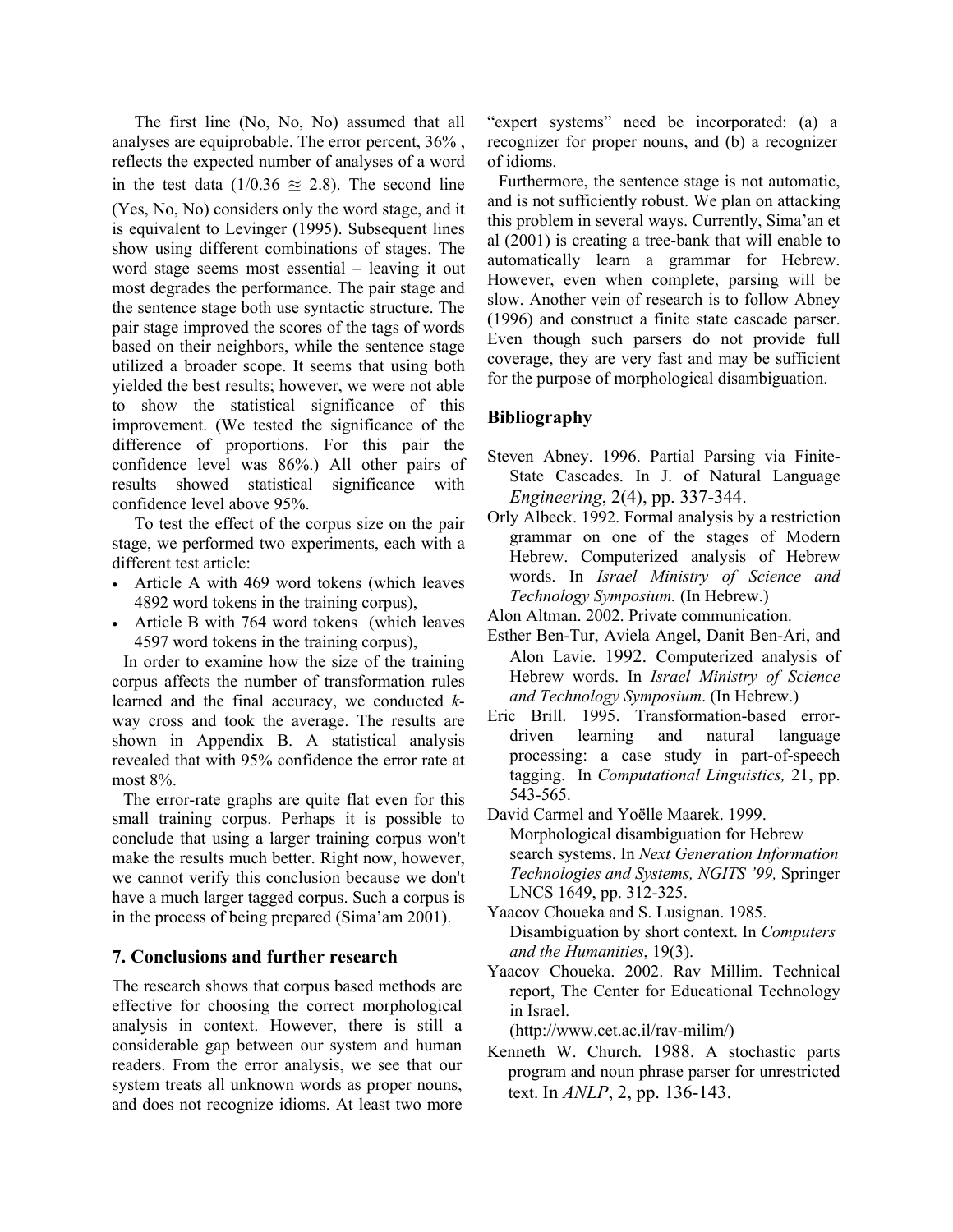Steven J. DeRose. 1988. Grammatical category disambiguation by statistical optimization, In *Computational Linguistics*, 14, pp. 31-39.

ISO. 1999. "Information and documentation – Conversion of Hebrew characters into Latin characters – Part 3: Phonemic Conversion, ISO/FDIS 259-3: (E).

André Kempe Probabilistic parsing with feature structures.

- Moshe Levinger, Uzzi Ornan and Alon Itai. 1995. Morphological disambiguation in Hebrew using a priori probabilities, Computational Linguistics 21, pp. 383-404.
- Uzzi Ornan and Michael Katz. 1994. A new program for Hebrew index based on the phonemic script, *Technical Report #LCL 94-7,*

**Appendix A: The Hebrew-Latin transliteration** 

The choice of letters follows the ISO standard of phonemic script (ISO 1999). Note that this is not a phonetic transcription. The vowels 'a' and 'e', which are usually not represented in the Hebrew unvocalized script, are also not represented in our Latin transliteration. For example, the word: שלג which is pronounced "sheleg", is transliterated: \$LG.

## **Appendix B: The results of the pair-stage experiment**

The first graph shows how the number of rules grows with the size of the corpus. If we had a larger corpus then we would have need to trim the less effective rules to avoid overfitting.

 The second graph shows how the error rate decreases with the size of the training corpus.

*Laboratory for Computational Linguistics, CS Dept., Technion, Haifa, Israel*.

- Erel Segal. 2001. A Hebrew morphological analyzer (includes free source code) http://come.to/balshanut or http://www.cs.technion.ac.il/~erelsgl/bxi/hmntx /teud.html
- Khalil Sima'an, Alon Itai, Yoad Winter, Alon Altman and Noa Nativ. 2001. Building a Tree-Bank of Modern Hebrew Text. In *Traitment Automatique des Langues*, 42, pp. 347-380.
- Ralph M. Weischedel, Marie Meteer, Richard L. Schwartz, Lance Ramshaw and Jeff Palmucci. 1994. Coping with Ambiguity and Unknown Words through Probabilistic Models. In *Computational Linguistics*. 19(2), pp. 359-382.

| Heb.<br>letter | Heb.<br>name | Latin | Heb.<br>letter | Heb.<br>name | Latin         |
|----------------|--------------|-------|----------------|--------------|---------------|
| x              | Alef         | A     |                | Lamed        | L             |
| $\Box$         | <b>Bet</b>   | Β     | מ ָם           | Mem          | M             |
| λ              | Gimm<br>el   | G     | נ,ן            | Nun          | N             |
|                | Dalet        | D     | D              | Samek        | S             |
| $\overline{u}$ | Hei          | H     | Ż,             | Ayn          | &             |
|                | Waw          | W     | פ,ף            | Pei          | P             |
|                | Zayn         | Z     | ፖ,ኔ            | Tsadiq       | $\mathcal{C}$ |
| Π              | Xet          | X     | 12             | Quf          | Q             |
| υ              | Tet          | @     |                | Reish        | R             |
|                | Yud          |       | w,w            | Shin         | \$            |
|                | Kaf          | K     | ת              | Taw          | T             |

The third graph shows a better picture by neutralizing the errors detected at the word stage, i.e. it shows the percent of errors after the word phase minus the percent of errors after the pair stage.